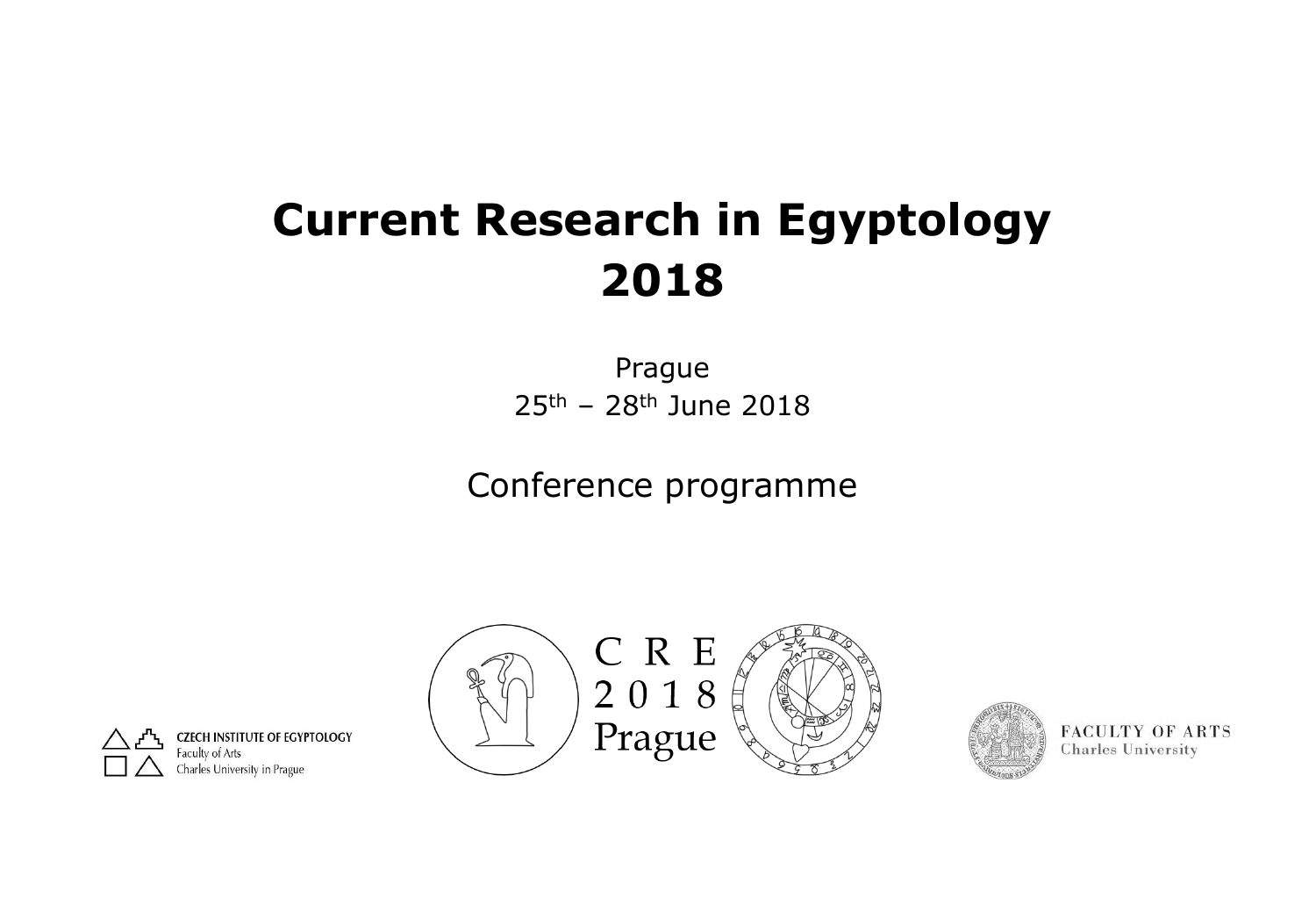

### **Sunday, 24th June 2018**

| 14:00-18:00 | Registration | Czech Institute of Egyptology,<br>Celetná 20 (Room 418) |
|-------------|--------------|---------------------------------------------------------|
|-------------|--------------|---------------------------------------------------------|

# **Monday, 25th June 2018**

| $8:00 - 9:00$  | Registration                                                   | Main building of the Faculty of<br>Arts, nám. Jana Palacha 2<br>(Room 131) |
|----------------|----------------------------------------------------------------|----------------------------------------------------------------------------|
| 9:00           | <b>Official opening</b>                                        | Main building of the Faculty of<br>Arts, nám. Jana Palacha 2<br>(Room 131) |
| $9:15 - 10:00$ | Keynote lecture by Miroslav Bárta: Gilf Kebir -<br>The Origins | Main building of the Faculty of<br>Arts, nám. Jana Palacha 2<br>(Room 131) |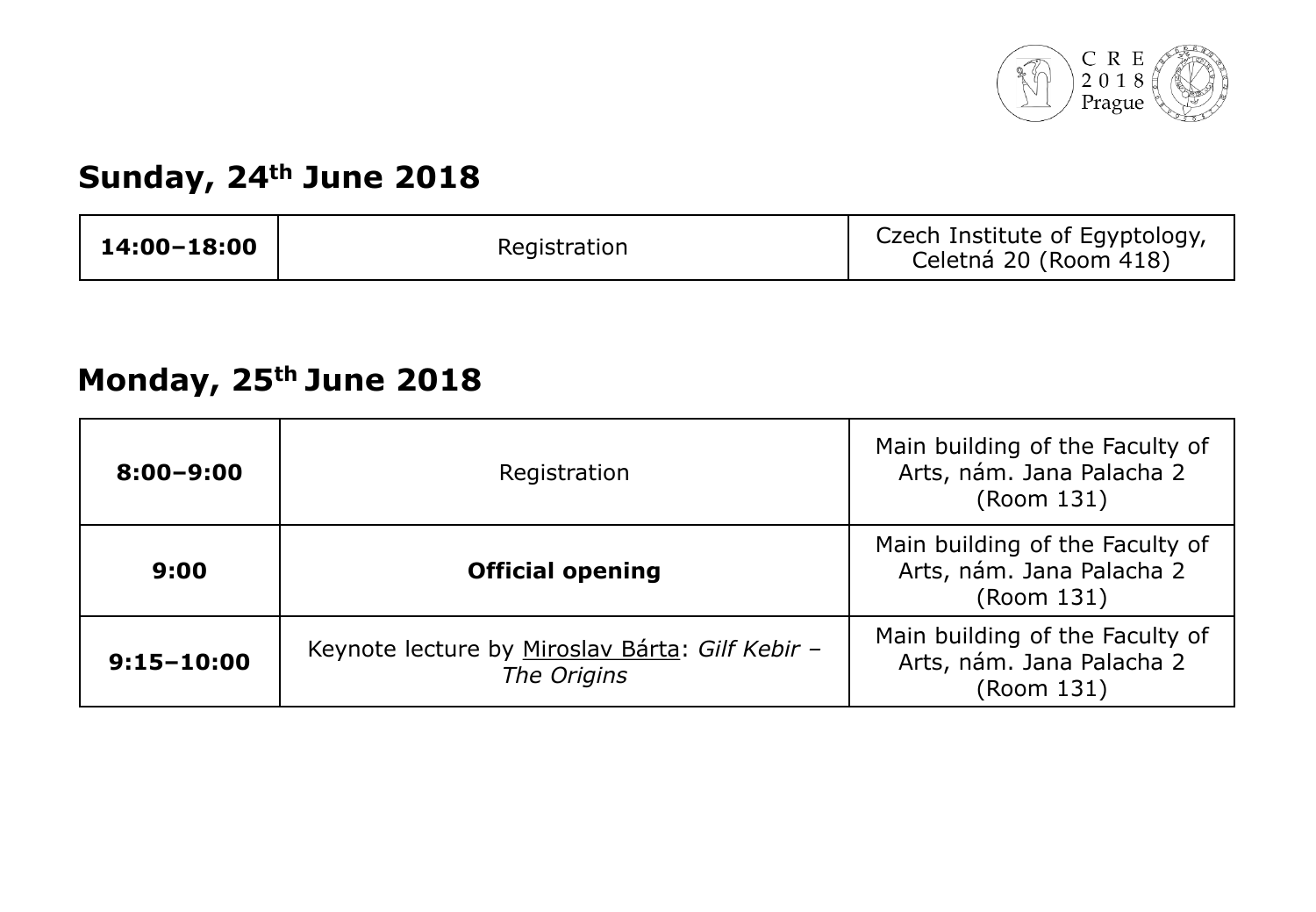# **Monday, 25th June 2018**



#### **Morning sessions** (Celetná 20)

|       | <b>Session 1: Predynastic</b><br>Egypt (Room 332)                                                        | <b>Session 2: Qubbet el-Hawa</b><br>(Room 139)                                                                        | <b>Session 3: Coptic Egypt</b><br>(Room 338)                                                                                                           |  |
|-------|----------------------------------------------------------------------------------------------------------|-----------------------------------------------------------------------------------------------------------------------|--------------------------------------------------------------------------------------------------------------------------------------------------------|--|
| 10:30 | Thomas H. Greiner:<br>Lapis-Lazuli and Long-Distance<br>Trade in the Late Predynastic                    | Dr. Jose Manuel Alba Gómez -<br>Yolanda de la Torre – Luisa M. García<br>González:<br>The tomb QH32 in Qubbet el-Hawa | Krisztina Hevesi:<br>The Persistence of Native Egyptian<br>Historiolae in Coptic Magical Texts                                                         |  |
| 10:55 |                                                                                                          | <b>Coffee break</b>                                                                                                   |                                                                                                                                                        |  |
| 11:25 | Taichi Kuronuma:<br>Beyond hierarchy: Heterarchical<br>aspect of Predynastic funerary<br>goods revisited | Sergio Alarcón Robledo:<br>Tomb Qubbet el-Hawa 35p: An<br>architectural approach                                      | Ilaria Incordino:<br>Note on the painted decorative<br>repertoire of pottery items from<br>"Monastery of Abba Nefer the Hermit" in<br>Mangabad (Asyut) |  |
|       |                                                                                                          | 5 min break for changing the sessions                                                                                 |                                                                                                                                                        |  |
|       | <b>Session 1: OK</b><br>administration (Room 332)                                                        | <b>Session 2: Tomb reuse</b><br>(Room 139)                                                                            | <b>Session 3: First Millenium BC</b><br>Egypt (Room 338)                                                                                               |  |
| 11:55 | Veronika Dulíková:<br>A contribution to Old Kingdom<br>administration: The title iry nfr-<br>h3t         | Yolanda de la Torre Robles - Jose M.<br>Alba Gómez:<br>Use and reuses of Qubbet el-Hawa<br>tombs                      | Perrine Poiron:<br>Being the son of a Goddess: The claim<br>for legitimacy of the bubastite kings                                                      |  |
|       | 5 min break for changing the sessions                                                                    |                                                                                                                       |                                                                                                                                                        |  |
| 12:25 | David Jeřábek:<br>Abusir bureaucrats making<br>impression(s)                                             | Marta Kaczanowicz:<br>Architectural Aspects of Tomb Reuse<br>During the First Millennium BC                           |                                                                                                                                                        |  |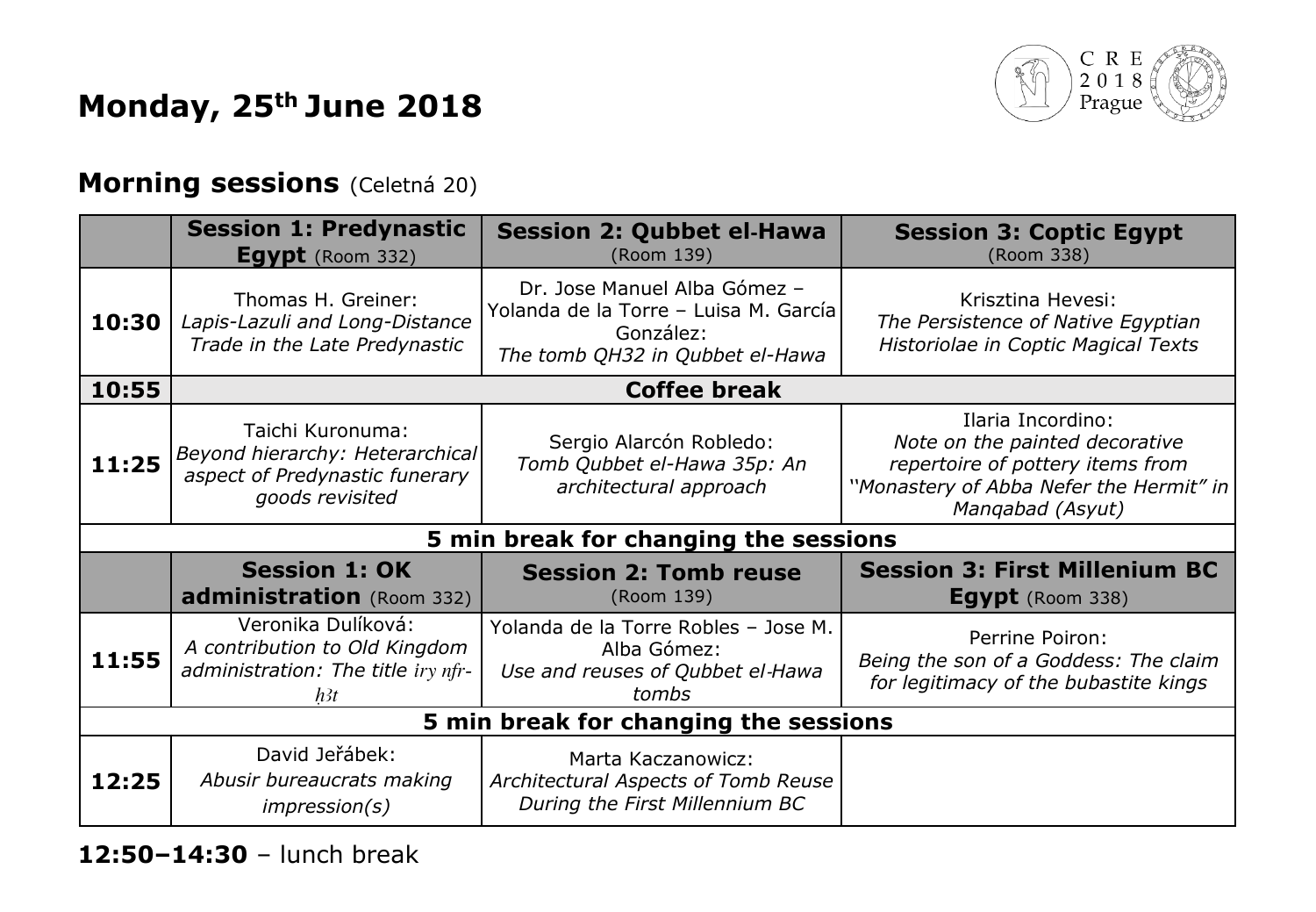

# **Monday, 25th June 2018**

### **Afternoon sessions** (Celetná 20)

|                   | <b>Session 1: Society</b><br>(Room 332)                                                                                         | <b>Session 2: NK</b><br>(Room 139)                                                                                 | <b>Session 3: Graeco-Roman</b><br><b>Egypt</b> (Room 338)                                                         |
|-------------------|---------------------------------------------------------------------------------------------------------------------------------|--------------------------------------------------------------------------------------------------------------------|-------------------------------------------------------------------------------------------------------------------|
| 14:30             | Věra Nováková:<br>Some notes on the title imy-r3<br>pr "overseer of the<br>house/estate, the Steward"<br>during the Old Kingdom | Vincent Oeters:<br>The Tomb of Tatia at Saggara:<br>New Insights on Familial<br>Relationships and Private Devotion | Marek Woźniak:<br>Berenike of the Ptolemies: desert city,<br>fortress or maritime gateway to the<br>Southern Seas |
|                   |                                                                                                                                 | 5 min break for changing the sessions                                                                              |                                                                                                                   |
| 15:00             | Margaritta Danilova:<br>On the Issue of the Middle<br>Kingdom kap-Staff                                                         | Kimberley Watt:<br>The administration of mining and<br>quarrying expeditions in<br>Eighteenth Dynasty Egypt        | Nicola Barbagli:<br>The damnatio memoriae of the Roman<br>Pharaoh                                                 |
| $15:25-$<br>15:55 |                                                                                                                                 | <b>Coffee break</b>                                                                                                |                                                                                                                   |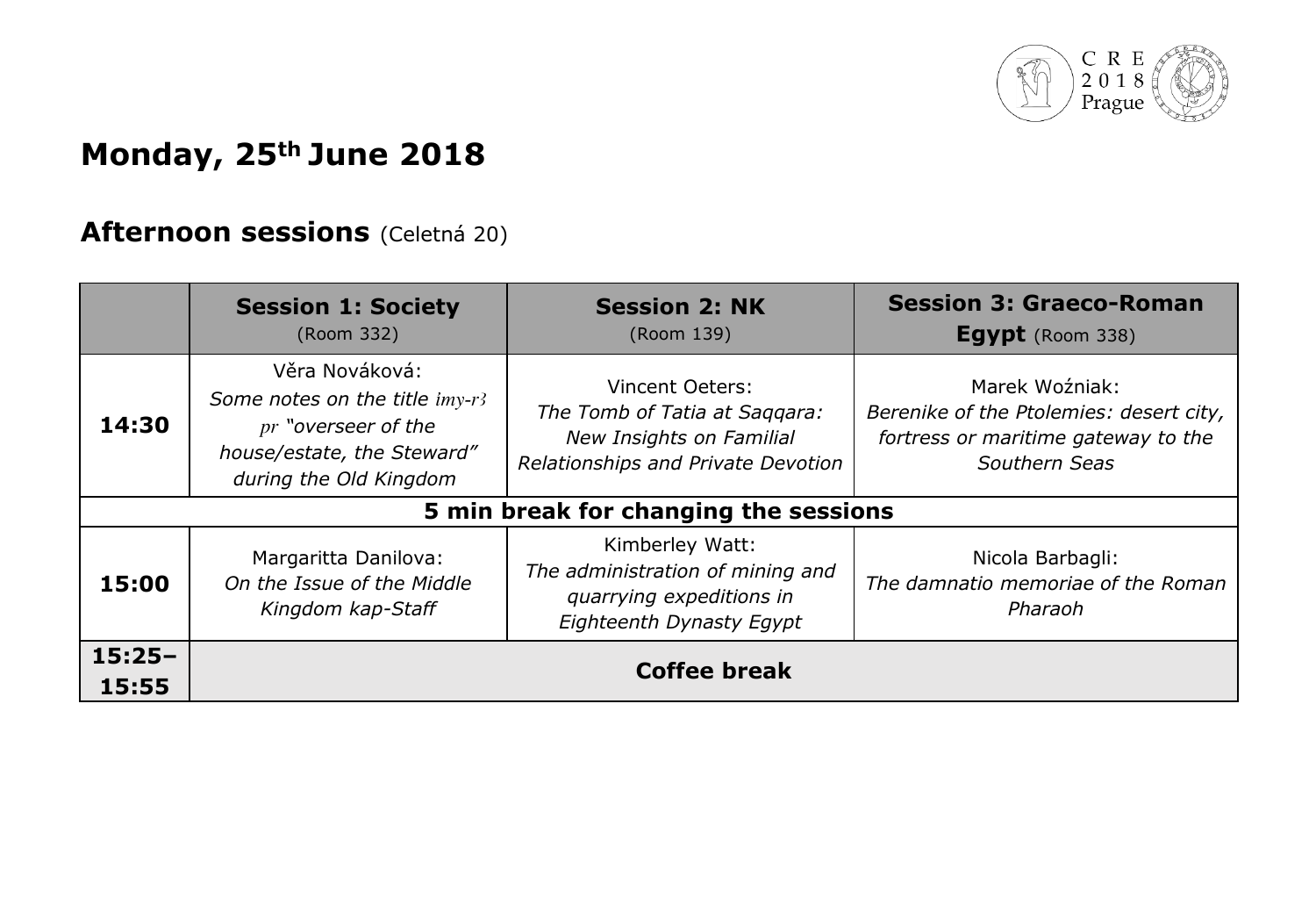

# **Monday, 25th June 2018**

### **Evening keynote lecture**

| $16:30 - 17:30$ | Keynote lecture by Peter Jánosi:<br>"House of Intef" to Itjtawi - Some thoughts on<br>early Middle Kingdom Art and Architecture | Main building of the Faculty of<br>Arts, nám. Jana Palacha 2<br>(Room 131) |
|-----------------|---------------------------------------------------------------------------------------------------------------------------------|----------------------------------------------------------------------------|
|                 |                                                                                                                                 |                                                                            |

| $17:45 - 20:00$ | <b>Welcome drink</b> | Main building of the Faculty of<br>Arts, nám. Jana Palacha 2 |
|-----------------|----------------------|--------------------------------------------------------------|
|                 |                      |                                                              |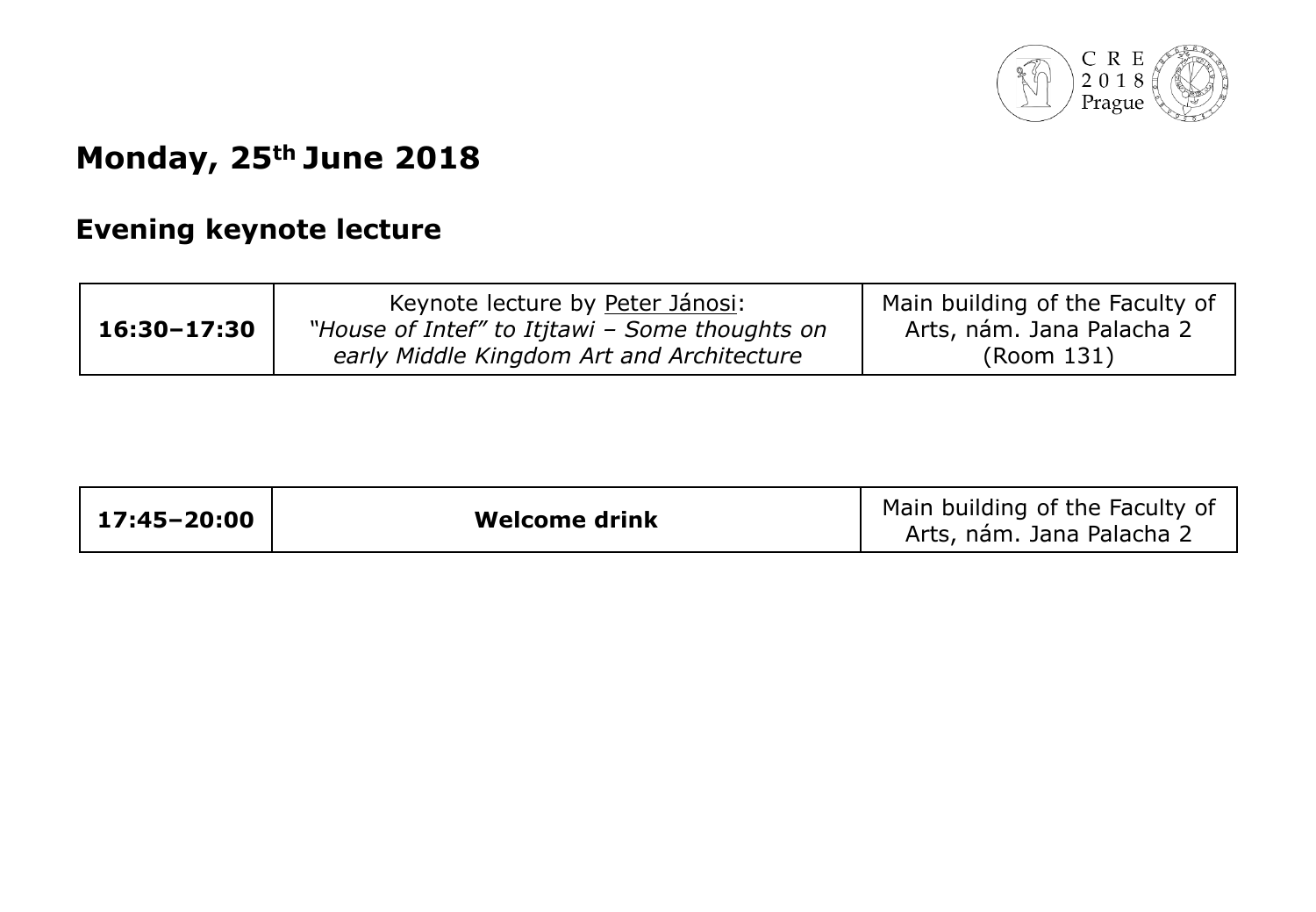

#### **Morning keynote**

| $9:00 - 9:45$ | Keynote lecture by Hana Vymazalová: The Abusir<br>Papyrus Archives as a Source of Evidence on the Royal<br><b>Funerary Cults</b> | Main building of the<br>Faculty of Arts, nám.<br>Jana Palacha 2 (Room<br>131) |
|---------------|----------------------------------------------------------------------------------------------------------------------------------|-------------------------------------------------------------------------------|
|---------------|----------------------------------------------------------------------------------------------------------------------------------|-------------------------------------------------------------------------------|

#### **Morning sessions I** (Celetná 20)

|       | <b>Session 1: Burials</b><br>(Room 332)                                                                                  | <b>Session 2: Religion</b><br>(Room 139)                                                                | <b>Session 3: Iconography</b><br>(Room 338)                                                                                                                   |
|-------|--------------------------------------------------------------------------------------------------------------------------|---------------------------------------------------------------------------------------------------------|---------------------------------------------------------------------------------------------------------------------------------------------------------------|
| 10:15 | Lucie Jirásková:<br>Distribution pattern of burial<br>equipment in the Old Kingdom<br>tombs                              | Susanne Beck:<br>Hail to you, Horus jm.j-šnw.t (?) -<br>First Considerations on Papyrus<br>Leiden I 347 | Dagmara Haładaj:<br>Underworld spirits in iconography<br>of late TIP coffins                                                                                  |
|       |                                                                                                                          | 5 min break for changing the sessions                                                                   |                                                                                                                                                               |
| 10:45 | Seria Yamazaki:<br>Ideal and Actual Practices of the<br>Middle Kingdom Burials:<br>Reconsidering the 'Court Type' Burial | Filip Taterka:<br>The Black Eye-Paint of Punt and Its<br><b>Ritual Significance</b>                     | Uroš Matić:<br>"Joyful is her mirror in which she<br>gazes": Mirrors in decoration of<br>private tombs, coffins and steles<br>from the Old to the New Kingdom |
| 11:10 |                                                                                                                          | <b>Coffee break</b>                                                                                     |                                                                                                                                                               |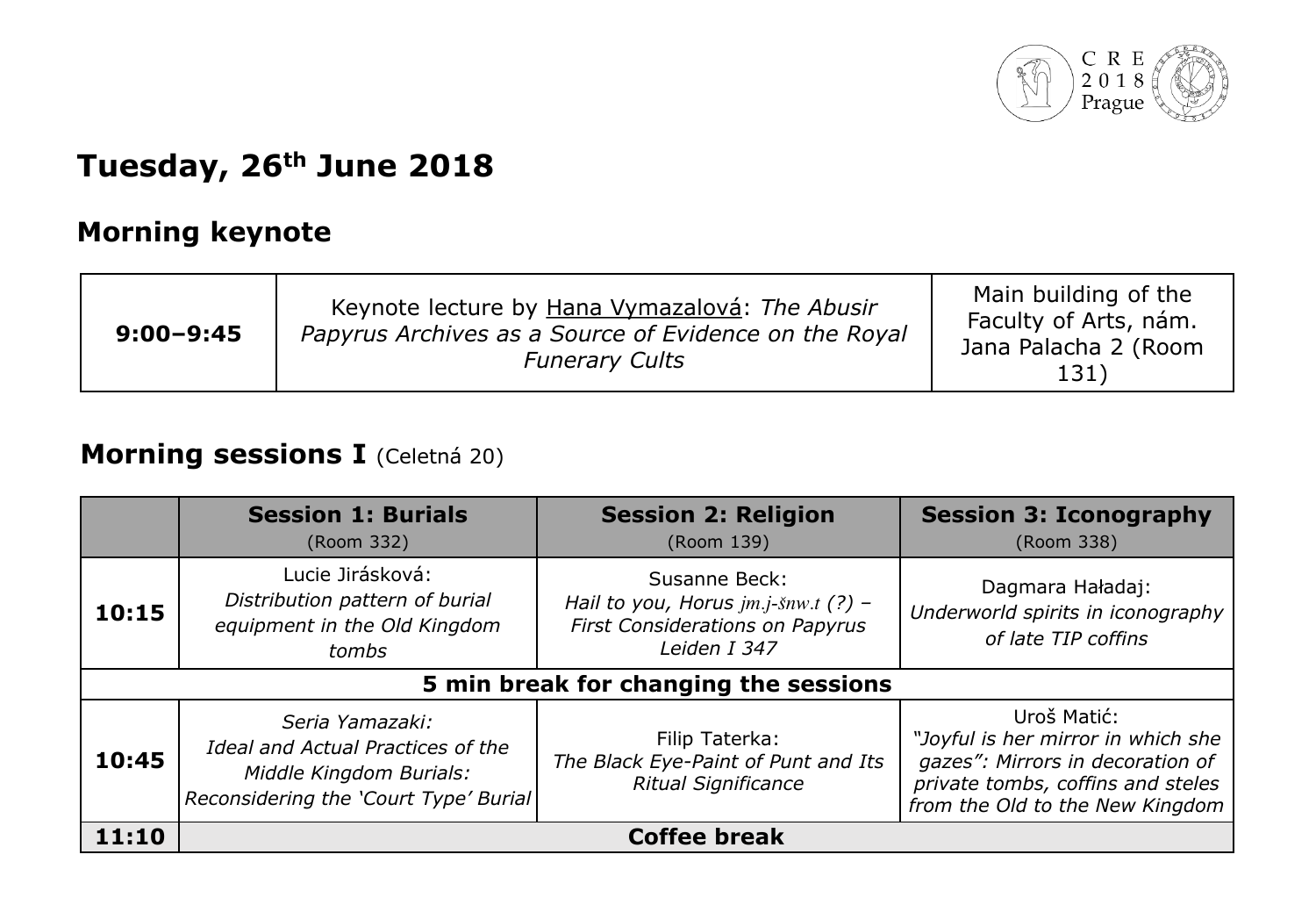

#### **Morning sessions II** (Celetná 20)

|       | <b>Session 1: Economy</b><br>(Room 332)                                                                                                             | <b>Session 2: Deities</b><br>(Room 139)                                                               | <b>Session 3: Nubian studies</b><br>(Room 338)                                                                                                                                      |  |
|-------|-----------------------------------------------------------------------------------------------------------------------------------------------------|-------------------------------------------------------------------------------------------------------|-------------------------------------------------------------------------------------------------------------------------------------------------------------------------------------|--|
| 11:40 | Sasha Rohret:<br>Provisioning vs. Household<br>Economy in Old Kingdom<br>Settlements: Preliminary Results<br>of the Faunal Analysis at Tell<br>Edfu | Reham El-Shiwy:<br>Hapy of the South versus Hapy of<br>the North                                      | Pavel Onderka:<br>Kiosk WBN 390 and the Building<br>Program of Natakamani and<br>Amanitore at Wad Ben Naga                                                                          |  |
|       | 5 min break for changing the sessions                                                                                                               |                                                                                                       |                                                                                                                                                                                     |  |
| 12:10 | Natalia Małecka-Drozd:<br>The economic role of the Nile<br>Delta in the third millenium BC.<br>Written sources vs.<br>archaeological finds          | Marie Peterková Hlouchová:<br>Sokar and hnw-bark in Old Kingdom<br>sources                            | S. Callegher - M. Gottardo, F.<br>Iannarilli - F. Pancin - S. Taurino:<br>Under the lion's shadow.<br>Iconographic evidence of Apedemak in<br>the Meroitic Royal District at Napata |  |
|       | 5 min break for changing the sessions                                                                                                               |                                                                                                       |                                                                                                                                                                                     |  |
| 12:40 | Dawid F. Wieczorek:<br>Hieratic Dipinti in the Thutmose<br><b>III Hathor Shrine Sanctuary at</b><br>Deir El-Bahari                                  | Alessandra Colazilli:<br>Catfish-headed deities: some<br>reflections on their nature and<br>symbolism |                                                                                                                                                                                     |  |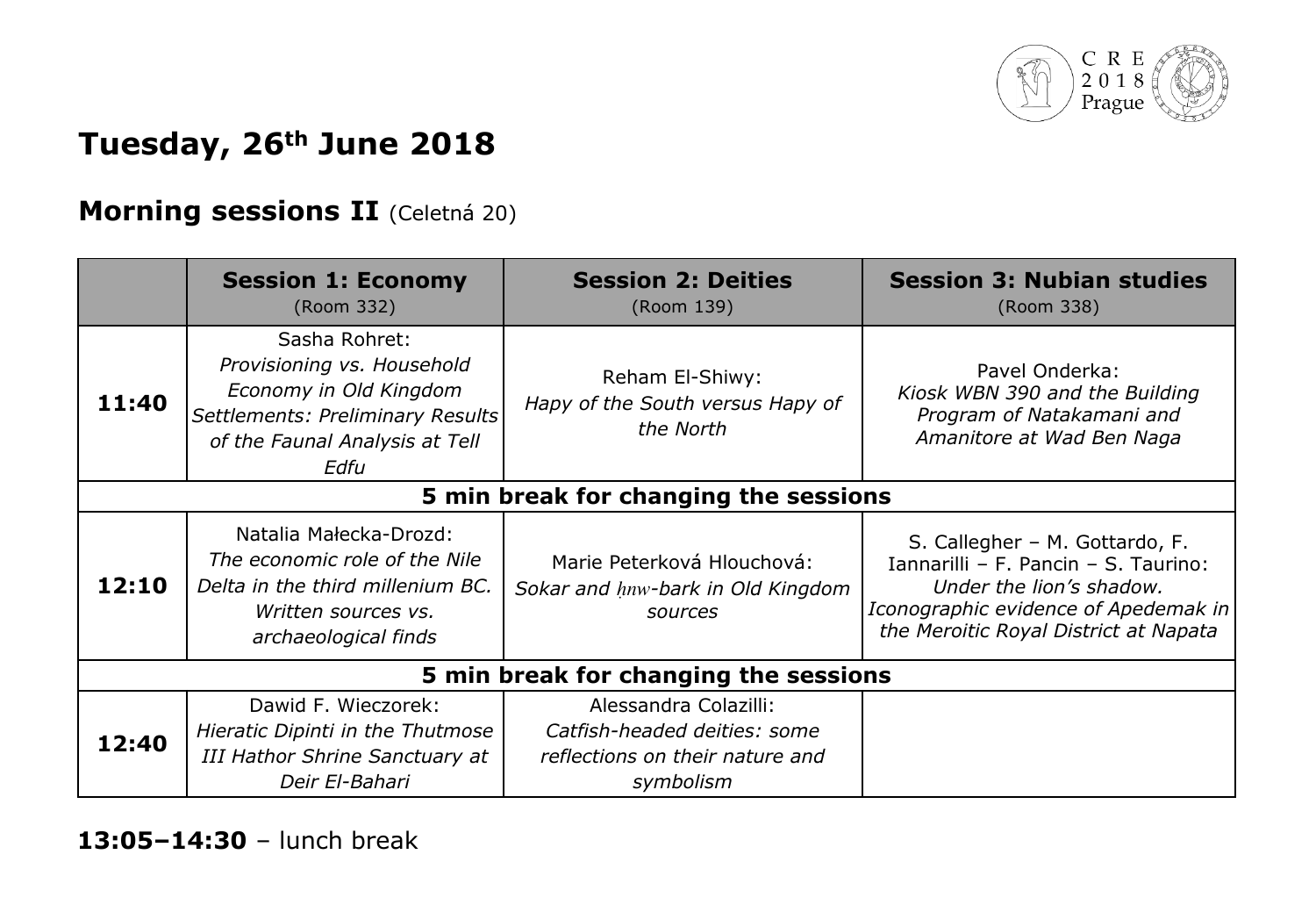

#### **Afternoon sessions (Celetná 20)**

|                   | <b>Session 1: Texts for the</b>                                                                                           | <b>Session 2: Archaeological</b>                                                                                                                                                    | <b>Session 3: Symbolism</b>                                                                                                |
|-------------------|---------------------------------------------------------------------------------------------------------------------------|-------------------------------------------------------------------------------------------------------------------------------------------------------------------------------------|----------------------------------------------------------------------------------------------------------------------------|
|                   | Afterlife (Room 332)                                                                                                      | <b>sites</b> (Room 139)                                                                                                                                                             | (Room 338)                                                                                                                 |
| 14:30             | Nir Orlev:<br>Gender-Based Differences in the<br>Ancient Egyptian Coffin Texts -<br><b>Preliminary Results</b>            | Cloé Caron:<br>Nu as a dreadful instance. Remarks<br>on the first sense of the concept of<br>the primeval matter and on its<br>etymology within the Pyramid and<br>the Coffin Texts | Rasha Soliman:<br>The long forgotten Tarif tombs                                                                           |
|                   |                                                                                                                           | 5 min break for changing the sessions                                                                                                                                               |                                                                                                                            |
| 15:00             | Kata Jasper:<br>Notes on a formative period in<br>the history of transmission of PT<br>sequence 204-205, 207, 209-<br>212 | Ghada Mohamed:<br>Beyond the sign: The forms and<br>functions of the anthropomorphized<br>Imntt sign                                                                                | Vera Michel:<br>Pits - disposal or ritual remains?<br>Offering pits from the urban quarter<br>R/III (Avaris/Tell el-Dab'a) |
|                   |                                                                                                                           | 5 min break for changing the sessions                                                                                                                                               |                                                                                                                            |
| 15:30             | Marissa Stevens:<br>Illustrations of the temple rank<br>on 21 <sup>st</sup> Dynasty funerary papyri                       | Malwina Brachmańska:<br>The Tied Leopard and the Leopard<br>Manacles: Notes on the Place of the<br>Leopard in the Royal Symbolism in<br>the Ramesside Period                        |                                                                                                                            |
| $15:55-$<br>16:25 |                                                                                                                           | <b>Coffee break</b>                                                                                                                                                                 |                                                                                                                            |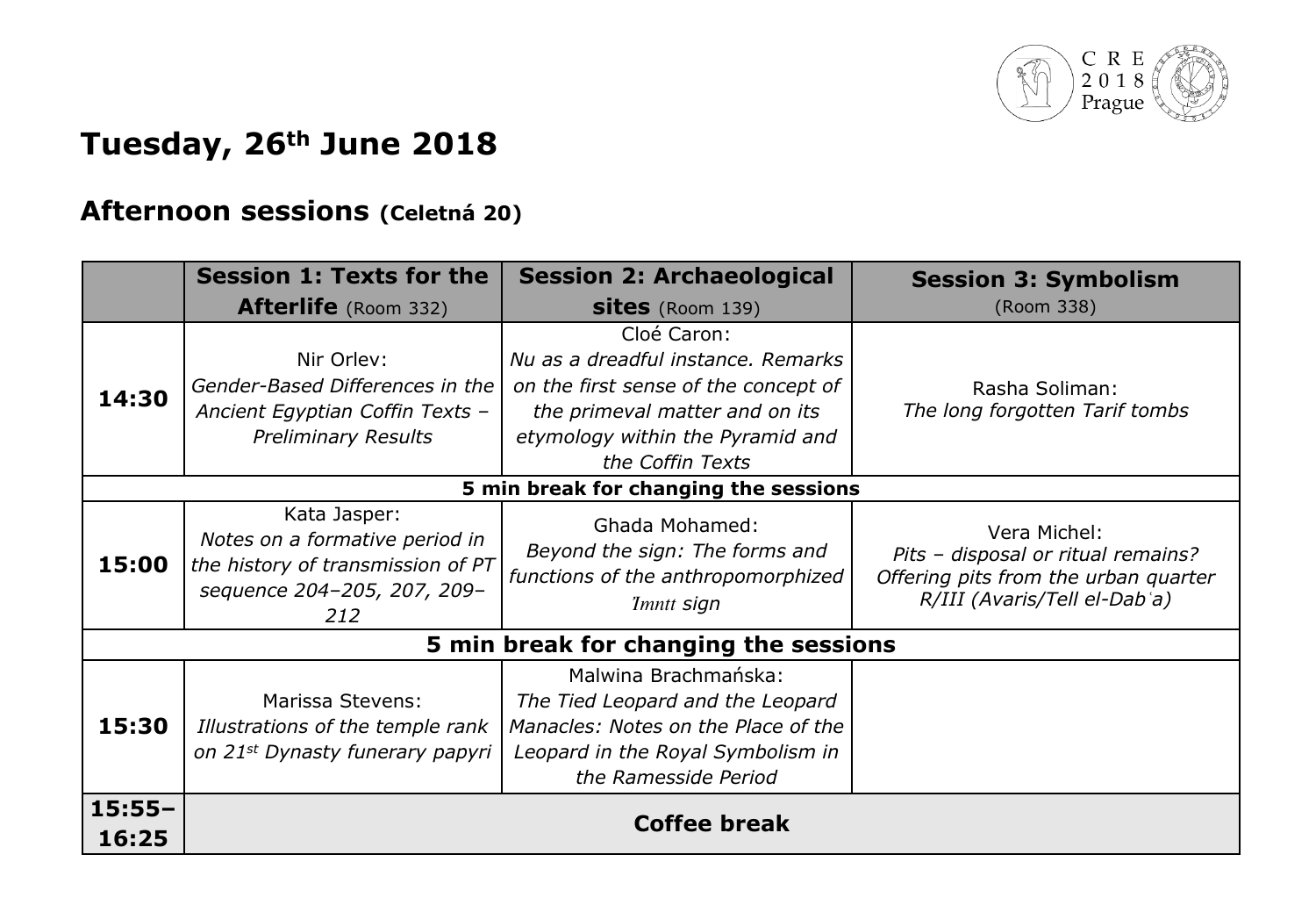

### **Afternoon keynote**

|                 | Keynote lecture by Jana Mynářová: On Churchill's | Main building of the Faculty of |
|-----------------|--------------------------------------------------|---------------------------------|
| $16:45 - 17:45$ | Platypus and Splendours of Textiles. Egypt and   | Arts, nám. Jana Palacha 2       |
|                 | the Near East in the Late Bronze Age             | (Room 131)                      |

| <b>8:00!</b><br>Conference dinner |  |
|-----------------------------------|--|
|-----------------------------------|--|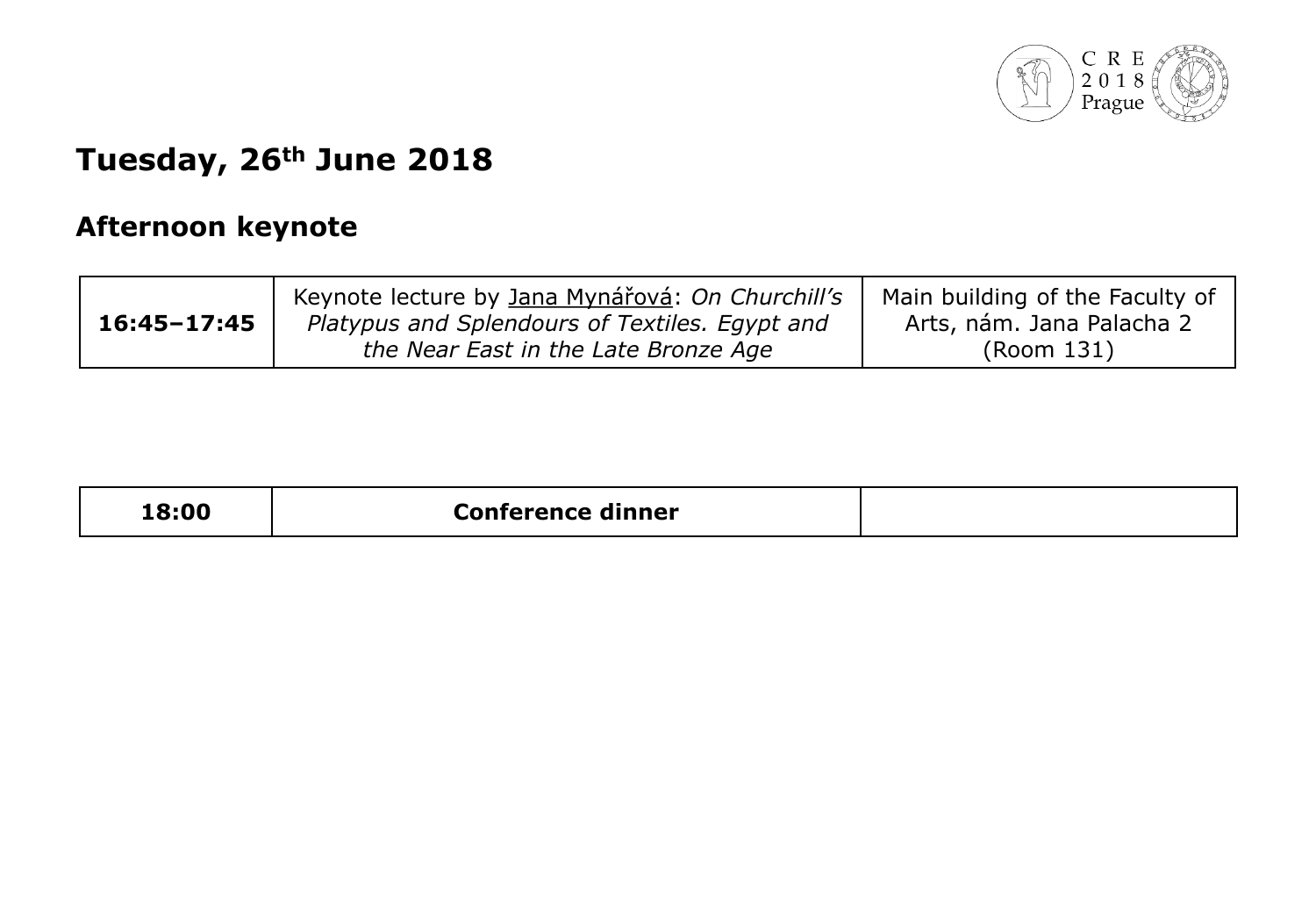

### **Wednesday, 27th June 2018**

#### **Morning keynote**

| $9:00 - 9:45$ | Keynote lecture by Ladislav Bareš: Abusir<br>Necropolis During the First Millennium B.C.E. | Main building of the Faculty of<br>Arts, nám. Jana Palacha 2<br>(Room 131) |
|---------------|--------------------------------------------------------------------------------------------|----------------------------------------------------------------------------|
|---------------|--------------------------------------------------------------------------------------------|----------------------------------------------------------------------------|

#### **Morning sessions I** (Celetná 20)

|       | <b>Session 1: Ptolemaic</b><br>temples<br>(Room 332)                                                                                        | <b>Session 2: Wilderness</b><br>(Room 139)                                                                                    | <b>Session 3: OK</b><br>(Room 338)                                                                |  |
|-------|---------------------------------------------------------------------------------------------------------------------------------------------|-------------------------------------------------------------------------------------------------------------------------------|---------------------------------------------------------------------------------------------------|--|
| 10:15 | Abraham I. Fernández Pichel:<br>Theological traditions in Esna<br>II, 31: connections to<br>Evergetes Gate in Karnak                        | Cristina Alù:<br>In search of the shty.w identity within<br>the ancient Egyptian society                                      | Valeria Turriziani:<br>Reconsidering the Giza writing-boards                                      |  |
|       | 5 min break for changing the sessions                                                                                                       |                                                                                                                               |                                                                                                   |  |
| 10:45 | Konstantin Ivanov:<br>Development of Purification<br>scenes in the Greco-Roman<br>period: detecting distinct<br>styles in temple decoration | Nicolle Leary:<br>When Size Matters - Investigating<br>Animal Figures and the Canon of<br>Proportion using Hypothetical Grids | Raúl Sánchez Casado:<br>The hmt-k3. A female ritualist in the<br>funerary cult of the Old Kingdom |  |
| 11:10 | <b>Coffee break</b>                                                                                                                         |                                                                                                                               |                                                                                                   |  |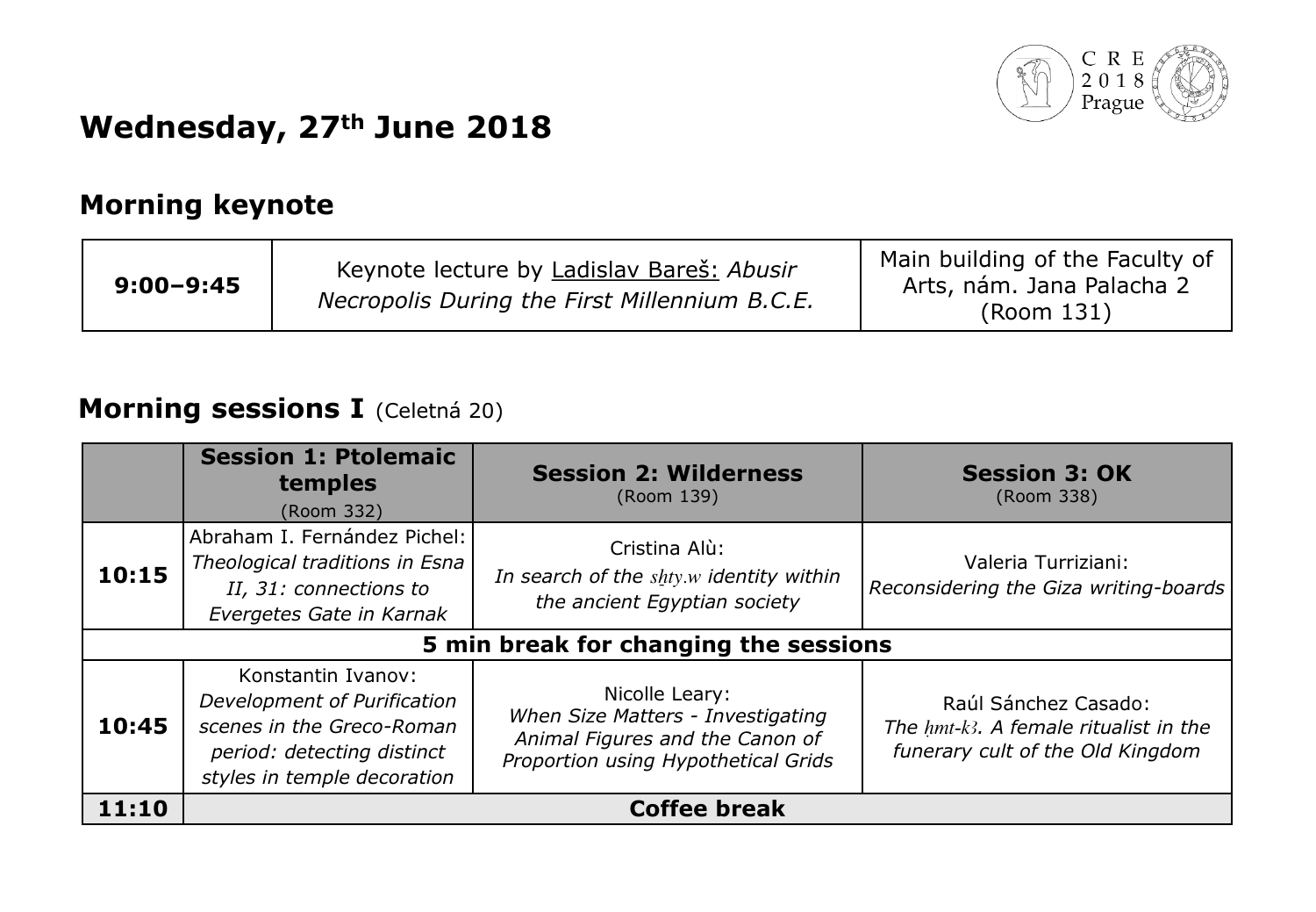

# **Wednesday, 27th June 2018**

#### **Morning sessions II** (Celetná 20)

|                                       | <b>Session 1: Ptolemaic</b><br><b>temples</b> (Room 332)                                                             | <b>Session 2: Material culture</b><br>(Room 139)                                                            | <b>Session 3: Archives</b><br>(Room 338)                                                                                                                                                  |
|---------------------------------------|----------------------------------------------------------------------------------------------------------------------|-------------------------------------------------------------------------------------------------------------|-------------------------------------------------------------------------------------------------------------------------------------------------------------------------------------------|
| 11:40                                 | Federica Pancin:<br>"In all his names, in all his<br>forms": figurative Osirian<br>theonyms in the litanies of Esna  |                                                                                                             | Federica Ugliano:<br>Heliopolis (1903-1906): for a new<br>archaeological topography of the site<br>through the archives of the Missione<br>Archeologica Italiana (Museo Egizio,<br>Turin) |
| 5 min break for changing the sessions |                                                                                                                      |                                                                                                             |                                                                                                                                                                                           |
| 12:10                                 | Alexa Rickert:<br>Initiating the Annual Cycle: The<br>Ritual on New Year's Day in the<br>Temple of Hathor at Dendara | Katarzyna Trzcińska – Anna<br>Wodzińska:<br>The significance of New Kingdom<br>amphorae from Tell el-Retaba | Renaud Pietri:<br>A second version of the so-called<br>Joseph Laporte's notebook                                                                                                          |
| 5 min break for changing the sessions |                                                                                                                      |                                                                                                             |                                                                                                                                                                                           |
| 12:40                                 | Dorotea Wollnerová:<br>Rituals with Linen in Ptolemaic<br>and Roman temples                                          | Marwa El Din:<br>The Female Figurines in the Egyptian<br><b>Museum Cairo</b>                                |                                                                                                                                                                                           |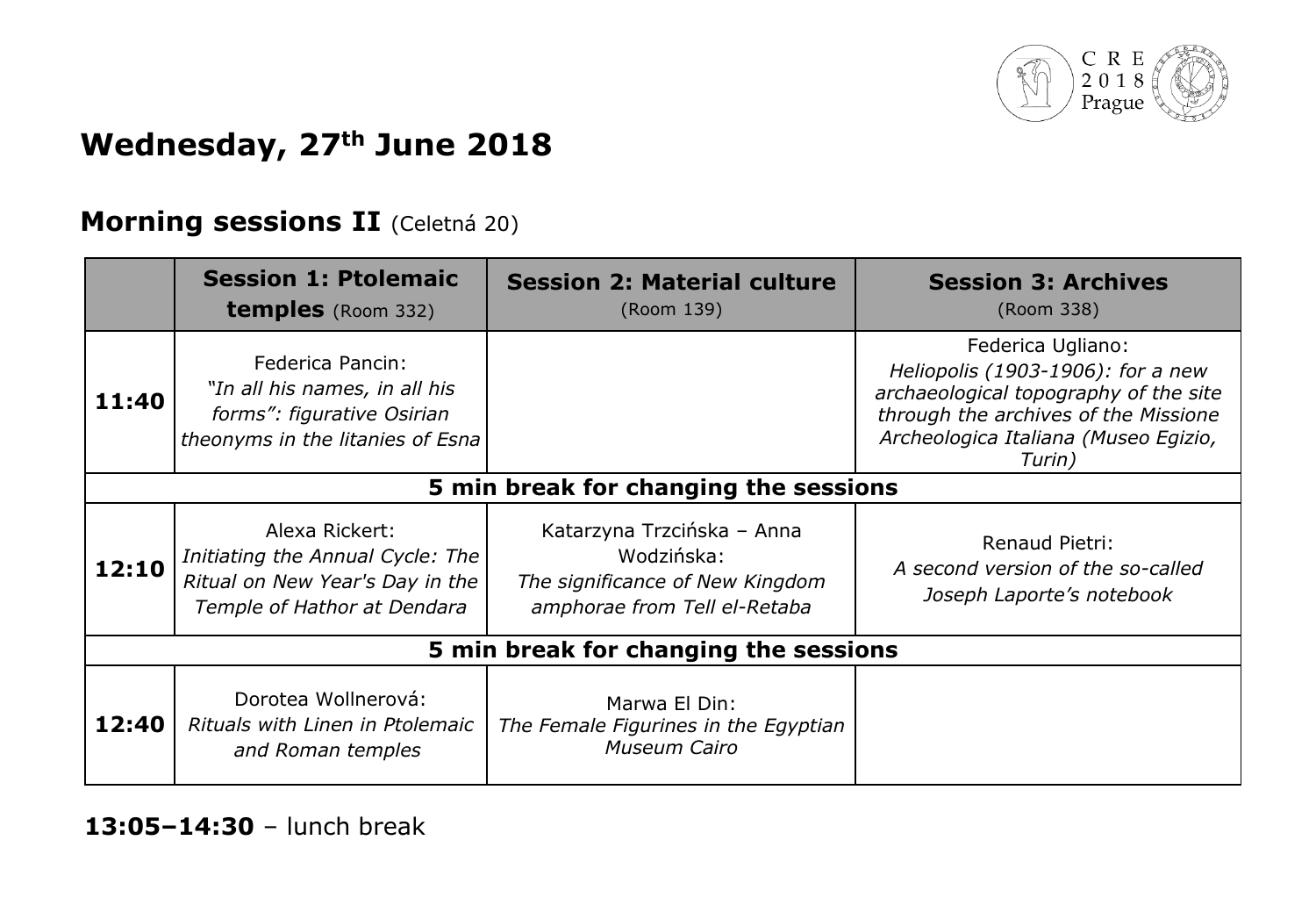

### **Wednesday, 27th June 2018**

#### **Afternoon sessions** (Celetná 20)

|                                       | <b>Session 1 Gebelein</b><br>(Room 332)                                                        | <b>Session 2: Communities</b><br>(Room 139)                                                                          | <b>Session 3: Linguistics</b><br>(Room 338)                   |
|---------------------------------------|------------------------------------------------------------------------------------------------|----------------------------------------------------------------------------------------------------------------------|---------------------------------------------------------------|
| 14:30                                 | Julia M. Chyla:<br>Gebelein quarries?                                                          | Jacqueline M. Huwyler:<br>Tracing the Foreign: Near Eastern<br>Communities in New Kingdom Egypt                      | Aurore Motte:<br>Speaking as an Ancient Egyptian              |
| 5 min break for changing the sessions |                                                                                                |                                                                                                                      |                                                               |
| 15:00                                 | Wojciech Ejsmond:<br>Nubians in the Gebelein Region<br>during the First Intermediate<br>Period | Anna Giulia De Marco:<br>Identify the wood workshops of Deir<br>el-Medina: a case study from the<br>Turin collection | Samuel Dupras:<br>The Late Egyptian Yes/No Question<br>System |
| 15:30                                 | <b>Conference photo</b>                                                                        |                                                                                                                      |                                                               |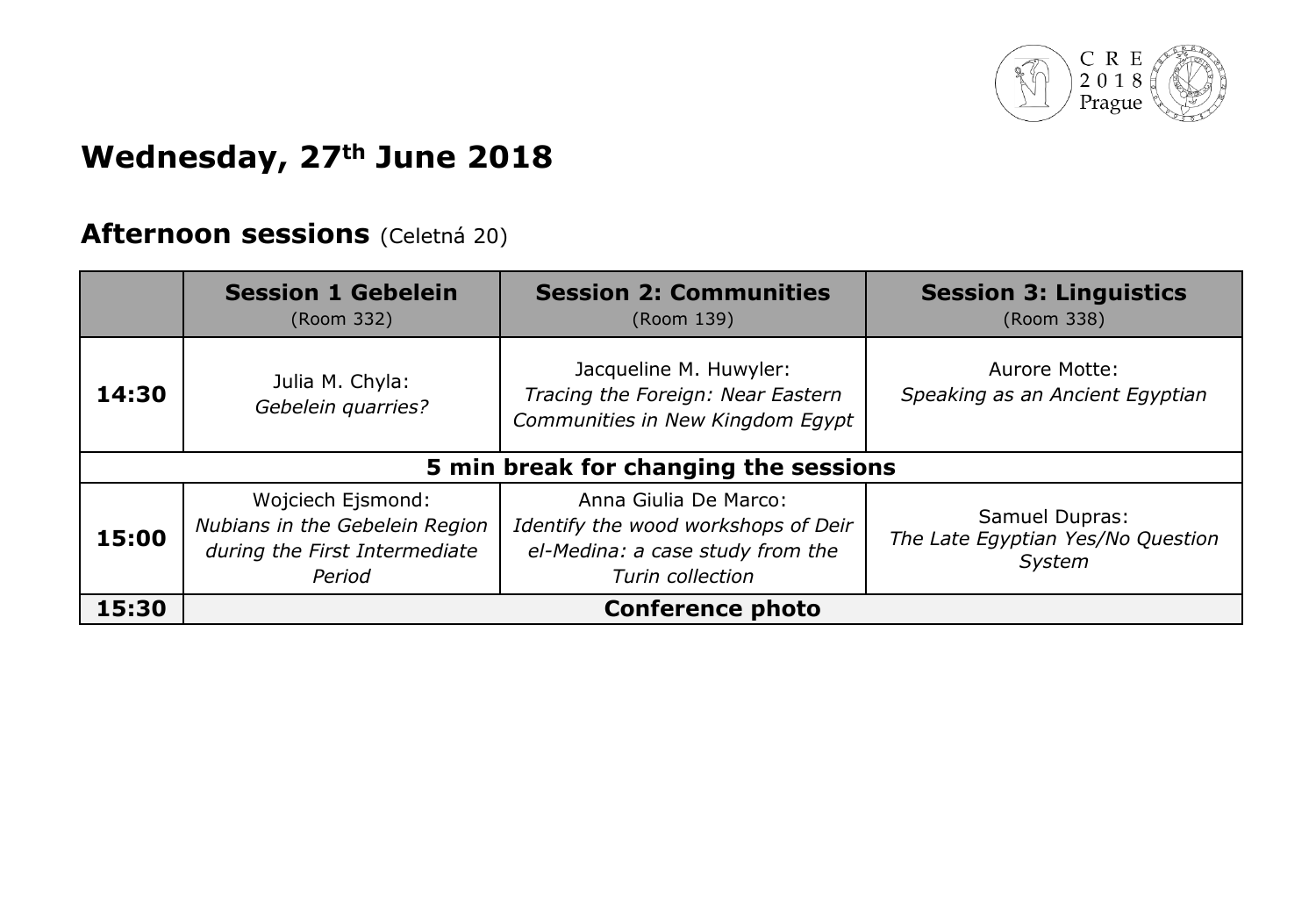

## **Thursday, 28th June 2018**

#### **Morning keynote**

| $9:00 - 9:45$ | Keynote lecture by Filip Coppens: Beyond Rosetta.<br>Glimpses of Ptolemaic Egypt | Main building of the Faculty of<br>Arts, nám. Jana Palacha 2<br>(Room 131) |
|---------------|----------------------------------------------------------------------------------|----------------------------------------------------------------------------|
|---------------|----------------------------------------------------------------------------------|----------------------------------------------------------------------------|

#### **Morning sessions** (Celetná 20)

|                   | <b>Session 1: OK Boats</b><br>(Room 332)                                                                                                                       | <b>Session 2: NK</b><br>(Room 139)                                                                                                                     | <b>Session 3: Coffins II</b><br>(Room 338)                                                                  |  |
|-------------------|----------------------------------------------------------------------------------------------------------------------------------------------------------------|--------------------------------------------------------------------------------------------------------------------------------------------------------|-------------------------------------------------------------------------------------------------------------|--|
| 10:15             | Ayano Yamada - Eissa Zidan -<br>Mamdouh Taha - Hiromasa<br>Kurokochi - Sakuji Yoshimura:<br>Numbering and counting system in<br>Ancient Egyptian boat building | Emanuele Casini:<br>"(Re-)contextualization" of some<br>New Kingdom finds from the<br>Valley of the Queens                                             | Lisa Sartini:<br>Just a matter of taste? A peculiar<br>colour scheme on black coffins of the<br>New Kingdom |  |
|                   | 5 min break for changing the sessions                                                                                                                          |                                                                                                                                                        |                                                                                                             |  |
| 10:45             | Douglas Inglis:<br>The Third Dynasty Abusir Boat: a<br>bridge between the Early Dynastic<br>and Old Kingdom                                                    | María Franco González:<br>Material evidence of religious<br>practices and economic activities<br>in the Temple of Millions of<br>Years of Thutmose III | Gyula Priskin:<br>The hour vigil of Osiris on<br>Peftjauneith's coffin                                      |  |
| $11:10-$<br>11:40 | <b>Coffee break</b>                                                                                                                                            |                                                                                                                                                        |                                                                                                             |  |